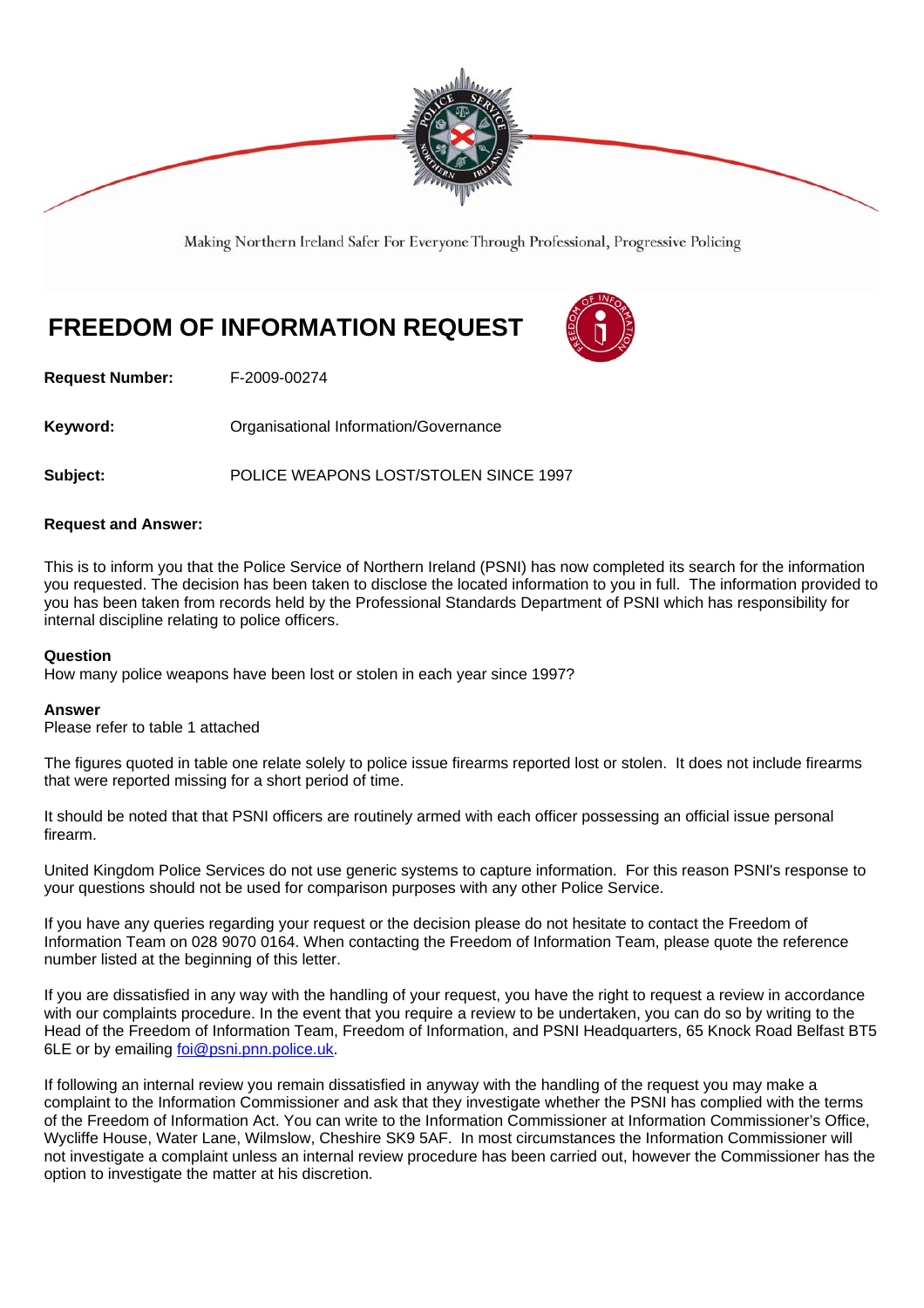Please be advised that all PSNI replies under Freedom of Information will be released simultaneously into the public domain via our website @ http://www.psni.police.uk/

Personal details in respect of your request have, where applicable, been removed to protect confidentiality.